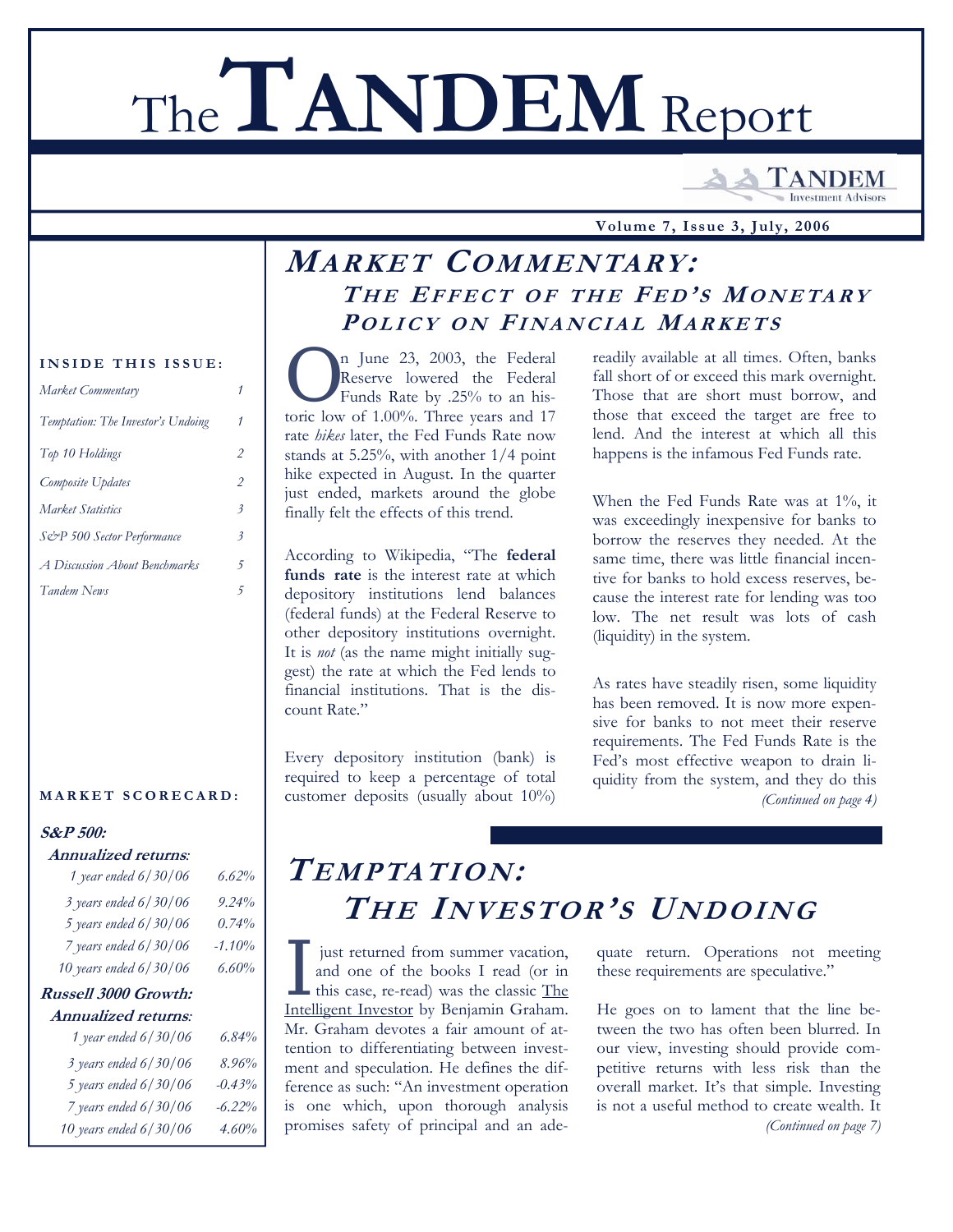# **TO P TE N HOLDINGS** *A S O F J UNE 30, 2006*

As always, the list that follows represents our ten largest holdings ranked by total market value in the accounts that make up our Tandem Equity and Equity Income Composites. These are not recommendations for purchase. Rather, the list is simply intended to provide some insight into how we manage accounts.

Market value is determined by the number of shares of a

## **EQUITY COMPOSITE**

|    | <b>Rank by Market Value</b> | % of Composite |
|----|-----------------------------|----------------|
| 1. | FMC Technologies            | 8.05%          |
| 2. | BB&T                        | 7.73%          |
| 3. | BP, plc                     | 5.63%          |
| 4. | Altria Group                | 5.15%          |
| 5. | Exxon Mobil                 | 4.16%          |
| 6. | FMC Corp                    | $4.10\%$       |
| 7. | Johnson & Johnson           | $3.58\%$       |
| 8. | T. Rowe Price               | 3.56%          |
| 9. | Home Depot                  | $3.47\%$       |
|    | 10. Amgen                   | $3.05\%$       |
|    | Total                       | 48.49%         |

# **COMPOSITE UPDATES**

## **EQUITY COMPOSITE**

Once again, all things oil related have posted solid returns for the first half of the year, still led by FMC Technologies (up 57.18%) in our portfolios. Industrials have also been a strong-performing group, with Expeditors International setting the pace (up 65.93% year-to-date). Outside of these two groups, there has been little to cheer about so far this year.

On the negative side of the ledger, Consumer Discretionary and Information Technology stocks in our portfolios have really been under pressure this year. Home Depot, despite being the only stock in the Dow to record 4 consecutive years of 20% earnings growth, is down 11.59% year-to-date. Fortune Brands, another tremendous growth company, is down 8.98%. Microsoft has had its own woes, down 10.90%. Oddly enough, the stock is up a bit since Mr. Gates announced plans for his departure.

company we own in a composite multiplied by the share price. Percentage of composite is a holding's value divided by the value of the composite. A composite is a group of accounts with similar investment strategies over which we exercise complete discretion.

For more detailed information on Tandem's composites, please visit our website at www.tandemadvisors.com.

## **EQUITY INCOME COMPOSITE**

|    | <b>Rank by Market Value</b> | % of Composite |
|----|-----------------------------|----------------|
| 1. | Johnson & Johnson           | $5.24\%$       |
| 2. | General Electric            | 4.98%          |
| 3. | Home Depot                  | $4.70\%$       |
| 4. | T. Rowe Price               | $4.53\%$       |
| 5. | BP, plc                     | $4.24\%$       |
|    | 6. Allied Capital           | 4.20%          |
|    | 7. Abbott Labs              | $4.00\%$       |
| 8. | Amgen                       | $3.90\%$       |
| 9. | Microsoft                   | $3.90\%$       |
|    | 10. Exxon Mobil             | $3.80\%$       |
|    | Total                       | 43.48%         |

## **EQUITY INCOME COMPOSITE**

The Equity Income Composite had similar experiences. Oil and Industrials were strong, while Consumer Discretionary and Information Technology were weak. Of note, however, is that the real estate component of Equity Income (with the notable exception of Boston Properties) was down. This sector is showing signs of deterioration.

Conversely, and to some extent inexplicably, Telecommunications continues to perform better than all other sectors aside from Energy. Go figure.

The accounts that comprise a composite are not necessarily identical. Some contain positions that Tandem did not buy. The Equity Composite is designed to produce principal growth, while the Equity Income Composite is designed for principal and income growth. For more information, please visit www.tandemadvisors.com.

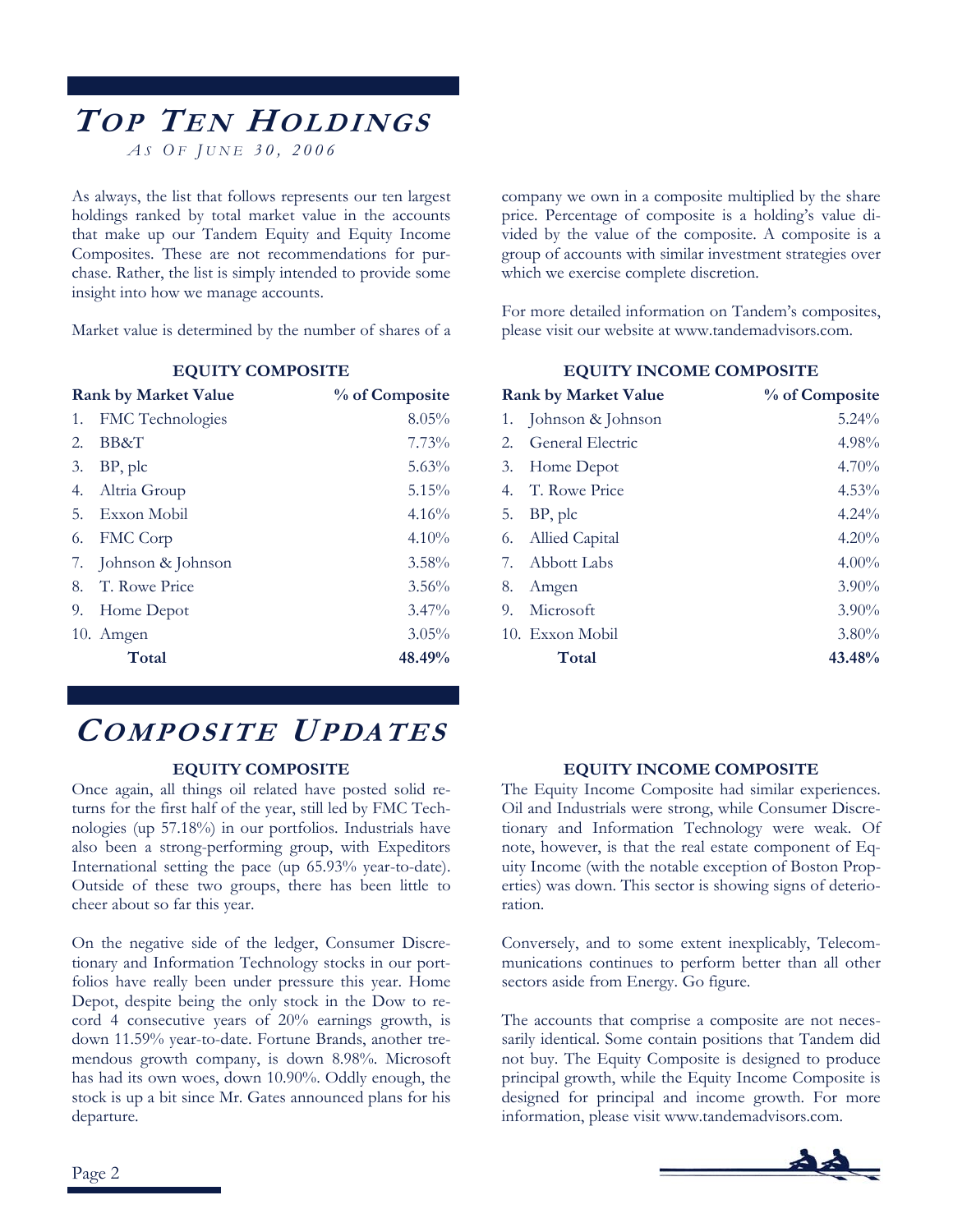#### **Stock Market Indices Close % Change YTD % Change 1 Year % Change 3 Years % Change 5 Years % Change 10 Years S&P** 500 1,270.20 1,270.20 1.76% 6.62% 30.34% 30.34% 3.74% 89.40% **Russell 3000 Growth** 2,216.47 -0.32% 6.84% 29.36% -2.12% 66.69% **DJIA 11,150.22 4.04% 8.52% 24.09% 6.17% 97.19% STOCK MARKET INDEX DATA NASDAQ 100** 1,585.23 -4.25% 5.47% 31.08% -13.93% 132.54%

# **MARKET STATISTICS** *AS OF JUNE 30, 2006*

| <b>YIELD TABLE</b>     |         |              |              |            |
|------------------------|---------|--------------|--------------|------------|
|                        | Current | 3 months ago | 6 months ago | 1 year ago |
| 3-month T-Bill         | 4.99%   | 4.60%        | $3.99\%$     | 3.12%      |
| <b>5-year Treasury</b> | 5.15%   | 4.83%        | 4.32%        | 3.70%      |
| 10-year Treasury       | 5.19%   | 4.86%        | 4.35%        | 3.92%      |
| <b>Prime Rate</b>      | 8.25%   | 7.75%        | 7.25%        | 6.25%      |
| <b>Fed Funds Rate</b>  | 5.25%   | 4.75%        | 4.25%        | 3.25%      |

# **PERFORMANCE BY SECTOR WITHIN THE S&P 500**

**THROUGH JUNE 30, 2006 (SOURCE: S&P 500 GICS SECTOR SCORECARD)** 

| Sector                            | % of S&P 500 | Return<br><b>2006 YTD</b> | Return<br>2005 |
|-----------------------------------|--------------|---------------------------|----------------|
| <b>S&amp;P 500</b>                | 100%         | 1.8%                      | $3.0\%$        |
| $\sqrt{\text{S\&P}}$ 500 (Growth) | 47.77%       | $-1.0\%$                  | $1.9\%$        |
| <b>S&amp;P 500 (Value)</b>        | 52.23%       | $4.9\%$                   | $4.1\%$        |
| <b>Consumer Discretionary</b>     | 10.18%       | $1.9\%$                   | $-7.4\%$       |
| <b>Consumer Staples</b>           | $9.62\%$     | $3.3\%$                   | $1.3\%$        |
| <b>Energy</b>                     | $10.20\%$    | $12.8\%$                  | $29.1\%$       |
| Financials                        | 21.43%       | 1.8%                      | $3.7\%$        |
| <b>Health Care</b>                | 12.27%       | $-4.6%$                   | 4.9%           |
| Industrials                       | 11.68%       | $6.0\%$                   | $0.4\%$        |
| <b>Information Technology</b>     | 14.85%       | $-6.2\%$                  | $0.4\%$        |
| <b>Materials</b>                  | 3.06%        | $5.7\%$                   | $2.2\%$        |
| <b>Telecommunication Services</b> | $3.33\%$     | 11.8%                     | $-9.0\%$       |
| <b>Utilities</b>                  | 3.38%        | $-2.6\%$                  | 12.8%          |

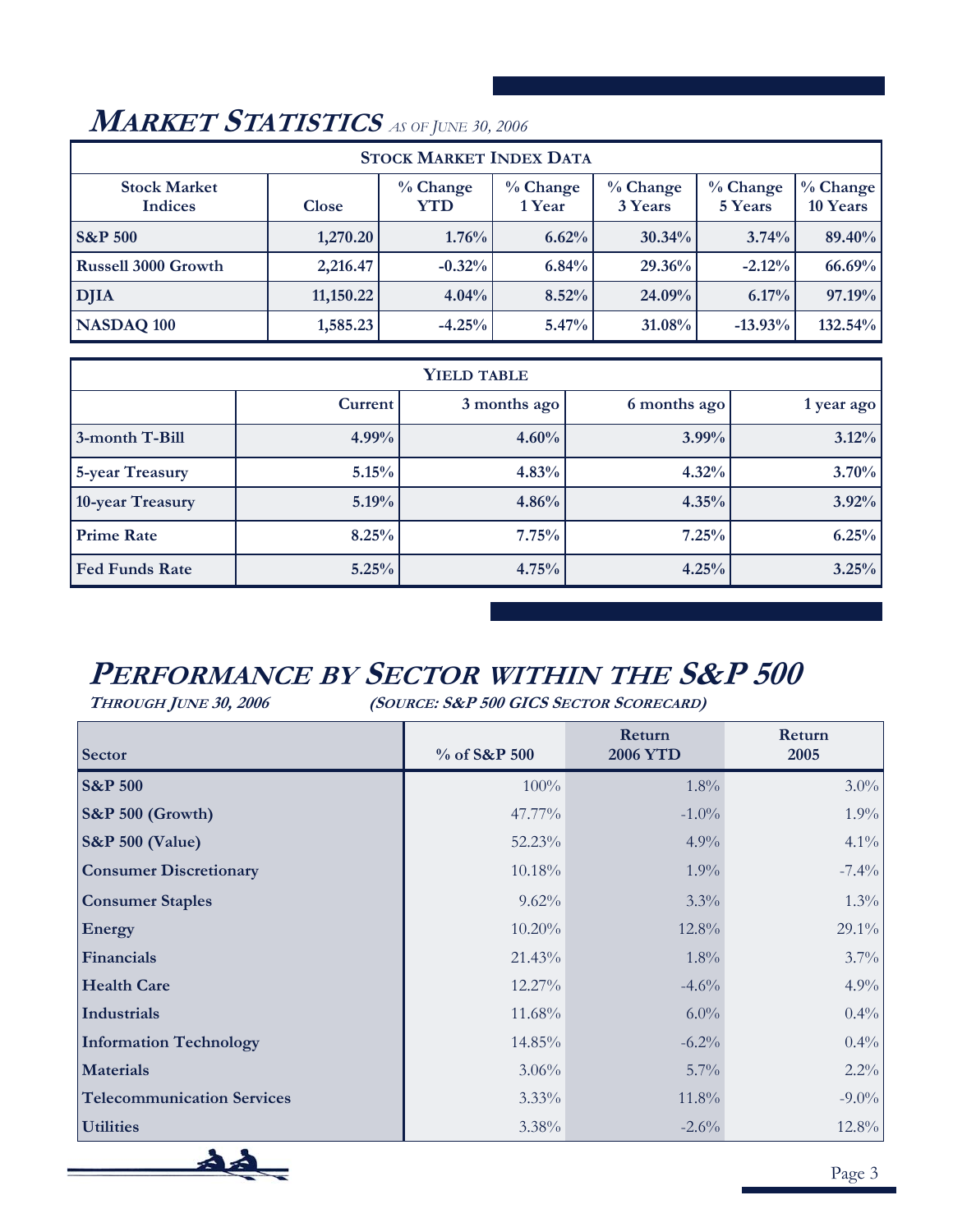# **MARKET COMMENTARY (CONTINUED)**

## *(Continued from page 1)*

because excess liquidity is inflationary. Simply put, when there is too much money chasing too few goods and services, prices rise, and we have inflation.

But the Fed Funds Rate has an impact beyond the banking system. When interest rates stood at unprecedented low levels, the cost of borrowing was cheap for *everyone*, not just banks. Think about the types of things we buy with borrowed money - real estate, jewelry, automobiles, appliances and other "big ticket" items. We undertake home renovations, buy a second home, speculate in real estate, and generally treat ourselves well.

Unlike the sorts of things we buy in more "normal" times, most of these items require basic materials or commodities as either part of their manufacturing process (metals such as copper, gold, silver, steel and aluminum) or part of their ongoing operating process (coal and natural gas to provide electricity, gasoline and oil to provide fuel). As consumer demand for these products rises, demand for the underlying materials similarly rises.

This demand spurred by low interest rates was felt beyond our own borders, as well. Developing nations rich with natural resources have experienced dramatic economic growth from the exportation of their bounty. Further, now flush with cash and low borrowing costs, industrial development has increased around the globe.

words, a tighter monetary policy is forcing many speculators out of these markets.

> One would think that this would mean good news for the stock market, and in time, it no doubt will. But ponder this example. Assume you purchased a rental property with an adjustable rate mortgage. Your mortgage payments were low and at least partially offset by your rental income from the unit. But now your mortgage rate has risen, and the rent you receive has not kept pace. It is time to "flip" that property at a profit, right? But to whom do you "flip" it? Everybody is in the same boat, and yesterday's buyers are today's sellers. If you have to get out, you sell at a reduced price. You might even lose money on the transaction. So now you are out of the real *(Continued on page 5)*

> ket has provided this decade, many investors searching for better returns have forgone the conventional route of stocks and bonds in favor of more exotic investments such as those benefiting from this increased demand. And because interest rates have been so low for so long, they have borrowed money to fund their "investments". The result is that these investors (or more aptly, speculators) have caused an even further increase in demand for raw

> While money was cheap, these alternative assets brought exciting returns. As the Fed has attempted to take away liquidity, some investors are getting squeezed. Their cost of borrowing is rising, demand for these investments is shrinking, and in many instances there are no more buyers around upon which to unload these investments. In other

materials and the like.



And finally, given the paltry rates of return the stock mar-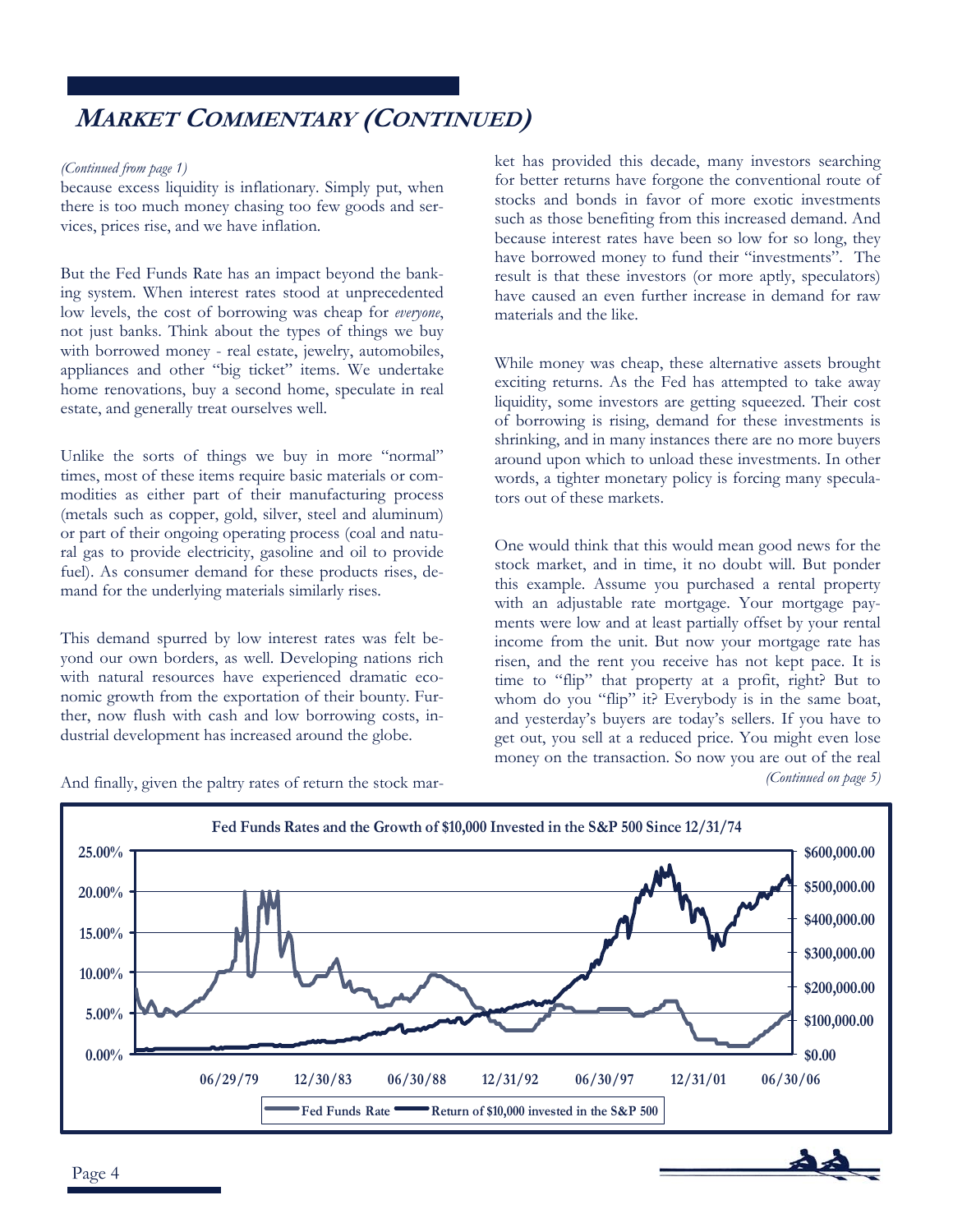# **A DISCUSSION ABOUT BENCHMARKS**

Since the inception of Tandem, we have used the S&P 500 as our performance benchmark. We seek to be competitive with the S&P over a complete S&P 500 as our performance benchmark. We seek market cycle while assuming less risk. Recently, we have been made aware of other managers that use the S&P 500 as their benchmark even though their performance has little correlation to the S&P. A manager's benchmark should be indicative of the manager's style so there can be a legitimate basis for performance analysis.

To illustrate, suppose an investor is deciding between two managers. One manager beats the S&P, one does not. Further suppose that the manager beating the S&P is a hedge fund while the other only invests in stocks that pay dividends. Both styles have their merits, but neither is adequately represented by the risks and returns of the S&P 500.

Last year, a gentleman told us he was satisfied with his energy fund investment because it was beating the S&P. True enough, but that same fund was *underperforming* the energy component of the S&P. To us, he hired a bad manager. To him, we were bad managers. Knowing the appropriate benchmark is imperative. The value a manager adds can only be determined by comparing the manager to the appropriate style.

Our frustration has caused us to undertake an in-depth analysis of our own style relative to benchmarks. We have found that we have a high degree of correlation with the S&P 500. We also have a high degree of correlation with the Russell 3000 Growth Index, and nearly all of our holdings are members of this index. That cannot be said for the S&P, which is comprised of only the largest US companies. We hold many small– and mid-sized companies as well, so we feel the Russell 3000 Growth is a *better* measure of our performance relative to our style.

It would be self-serving to change our benchmark in the midst of a growth stock bear market. We told you we aimed to beat the S&P, and we are standing by that. Therefore, we have elected to report both benchmarks to you in your statements.

We hope this provides more useful information. We believe it is the appropriate way to honor our commitments while providing the most useful means of comparison.

# **TANDEM NEWS**

WE AT A LOWE WE WE WE WE ALL THE VEHICLE OF A CONTROLLED TO A LITTLE LATER ISSUE TO A LITTLE THAT THE USE OF A CONTROLLED AND A CONTROLLED AND A CONTROLLED AND A CONTROLLED AND A CONTROLLED AND A CONTROLLED A CONTROLLED A Little, Jr. has joined Tandem. Billy previously worked for McGuire, Tapscott, Hyden and Associates in Mt. Pleasant, South Carolina as an Associate Financial Advisor.

A graduate of the College of Charleston, Billy is an Associate in our Charleston office. He will be involved in all aspects of serving our clients, with the specific responsibilities of portfolio management and client development. He is a great addition, and we are pleased to have him.

# **MARKET COMMENTARY (CONTINUED)**

estate game. But do you have any money left to put in the stock market. Maybe not.

In short, rising rates will curtail demand for commodities, real estate and other big ticket items. When the Fed tightens too much, as it inevitably does, investors will rush for the exit because they don't want to be the last to leave. Prices will fall, and fortunes will be lost. Wealth that was once significant (at least on paper) will evaporate. And the end will be brought about potentially in a very painful manner for these investors because the Fed has dried up all the excess liquidity. The incentive to speculate has been taken out of the market and risk begins to matter again.



*(Continued from page 4)* As the chart to the left illustrates, the stock market can go up regardless actual rates. It is the perceived trend that influences stock prices most. Other investments depend on the actual rate of interest. The quarter just ended brought this point home as virtually every speculative market other than crude oil declined sharply. Commodities, real estate, precious metals and emerging markets all took big hits. Some will be brave (or foolish) enough to venture back in, but these investments become far less attractive when rates are high. The great frustration is that we are not likely to see a reallocation to stocks as a result. When the money is lost, there is nothing to reallocate. In time, this trend, like every other before it, will reverse itself. Once again, as has almost always been the case, stocks will be the best performing asset class. Until that time, be smart, and be patient.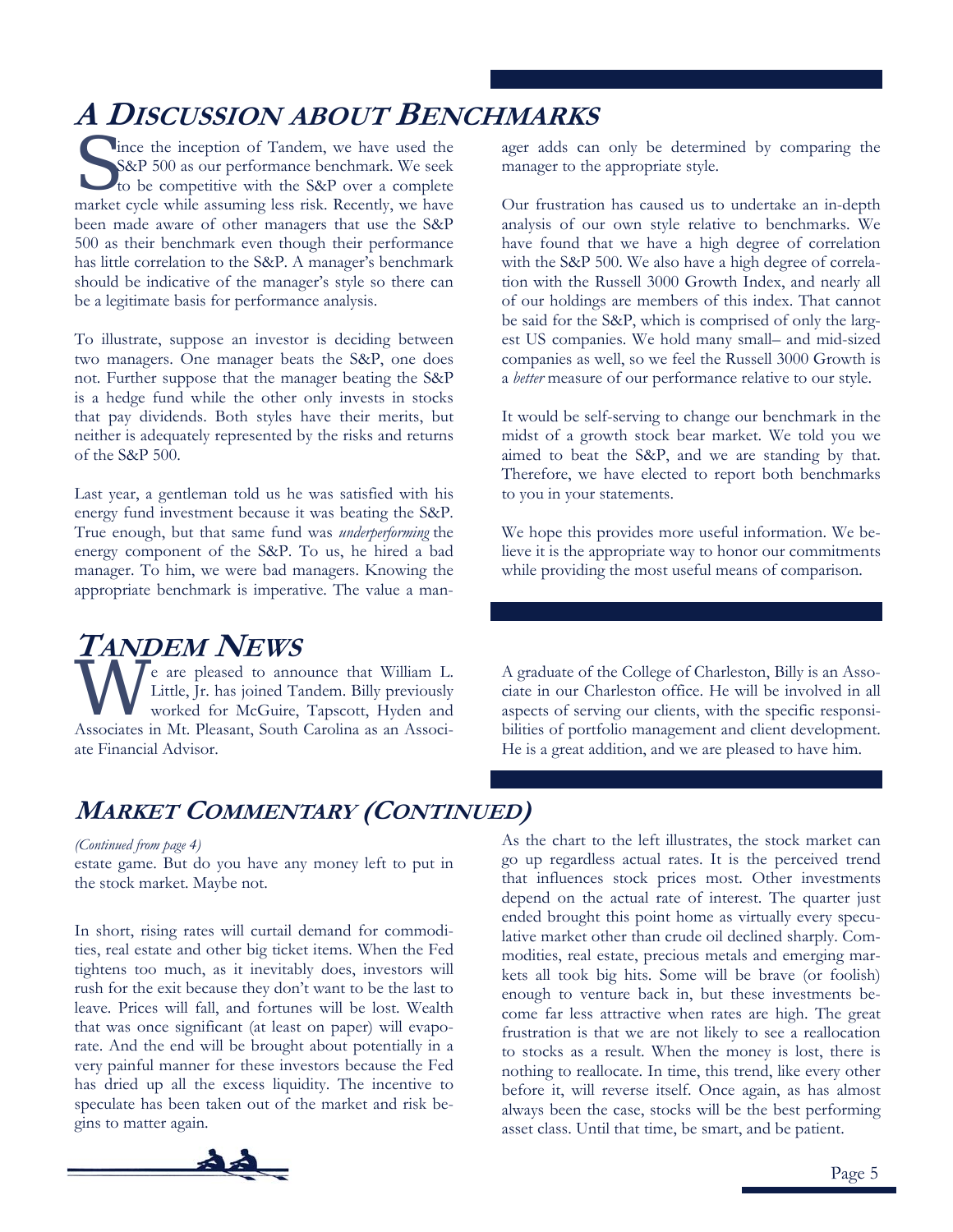

The chart above illustrates the long-term growth of a \$10,000 investment in various asset classes. We had to use the time period  $12/31/94 - 4/30/06$  because those were the only dates for which we could obtain valuations for the international and emerging market indices.

The table below illustrates that historically there is little difference between growth and value prior to the spring of 2001. Since that time, value has set new highs, while growth languishes at 1998 levels. Is it different this time? Is growth no longer viable? We doubt it. Time will tell.

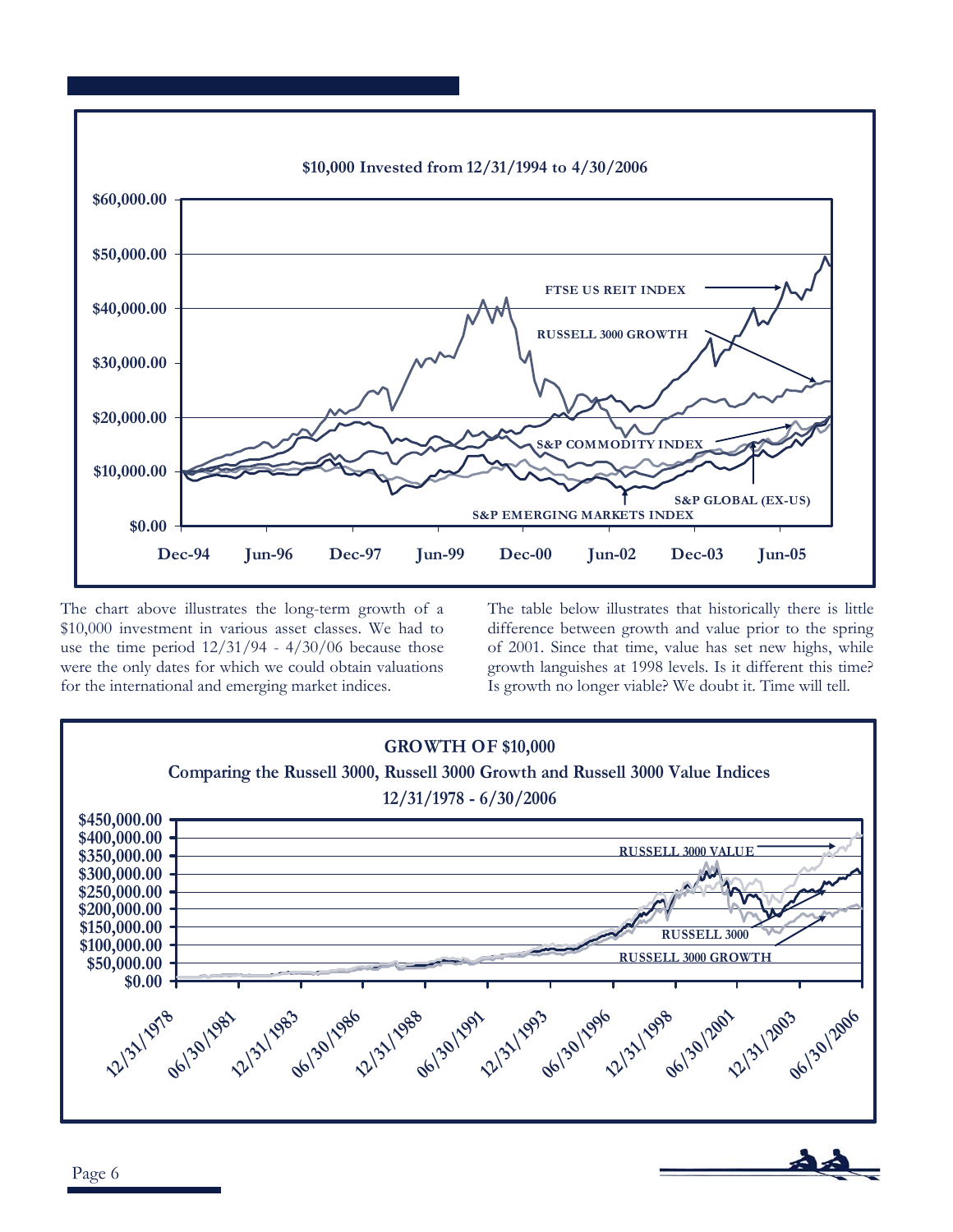# **TEMPTATION (CONTINUED)**

*is* the best way we know of to *preserve* wealth. *(Continued from page 1)* 

If your aim is to amass a sizable fortune, you should focus your efforts on an endeavor in which you can influence the outcome to your favor. The stock market is not such a tool. However, if you wish your portfolio to afford you the same lifestyle ten years from now as it does today, investing in the stock market is the most practical way. This is what we mean by preserving wealth.

And the best way to invest is to have a plan and stick to it. There are many proven methods, or styles, of investing. As you know, we are growth investors. We favor this style because we believe that, regardless of the market's movement, if our companies' earnings and dividends increase steadily over time, their stock prices will eventually follow.

Since the market top in 2000, stocks have underperformed other investments, and growth stocks have fared worse than the general market. Many investors have been tempted by the lure of lofty returns in other areas.

It has been our experience that succumbing to these temptations and chasing returns rarely ends happily. All investment styles move in cycles. Sometimes they are in favor, and other times they are not. But all things revert to the mean, and what is unpopular today will be back in vogue soon. The challenge is to stick with it. Timing the

markets, or shifting styles in mid-stream, may seem perfectly logical, but it requires a great **Asset Class**  deal of luck to succeed consistently. An "investor" need only be right once, while a timer (speculator) needs to be right all the time.

To the point, I recently had the opportunity to present our style of management against a portfolio allocated across domestic stocks (65%), international stocks (20%), emerging markets  $(5\%)$ , commodities  $(5\%)$  and real estate (5%). Using representative indices for the asset classes, our findings are summarized in the table to the left.



The staggering performance of the REIT index caused the blend to slightly outperform the stock index. With the real estate allocation removed, the Russell 3000 Growth index outperformed the blend. We would argue that real estate is overvalued, so its performance is to be expected. But we view stocks as being significantly undervalued, and they still outperformed.

The top chart on the page to the left further illustrates our findings. Since the spring of 2002, nothing can compare to REIT's, and we have discussed at some length the overvaluation of real estate in this and other issues. But for the long-term investor (we use 12/31/94 because no international indices are available to us prior to that date), the growth stock investor would have done *worse* by diversifying into other asset classes, in spite of the current bear market in growth stocks (illustrated by the bottom chart on the left).

While we do not equate diversification with speculation, we do believe that changing one's portfolio allocations to include the hot investments of the day is simply that. Large endowments and such must diversify because they require a 5% (on average) annual distribution. Diversification reduces a portfolio's volatility, thereby making those annual distributions more predictable. But the average investor has no such requirements. Diversification across multiple asset classes may in fact reduce volatility, but it can also reduce returns over time, as illustrated. And constant re-allocation to yesterday's winning asset increases the likelihood of missing out on tomorrow's.

One is simply guessing, no matter how educated the guess may be, at what will work tomorrow.

The conclusion to be drawn is that over time, U.S. stocks beat all other asset classes. Do not be tempted by the latest hot sector. Eliminate the guesswork by sticking to your plan. If it is sound, you will be rewarded. After all, "An investment operation is one which, upon thorough analysis promises safety of principal and an adequate return. Operations not meeting these requirements are speculative."  $\sim$  *JBC*